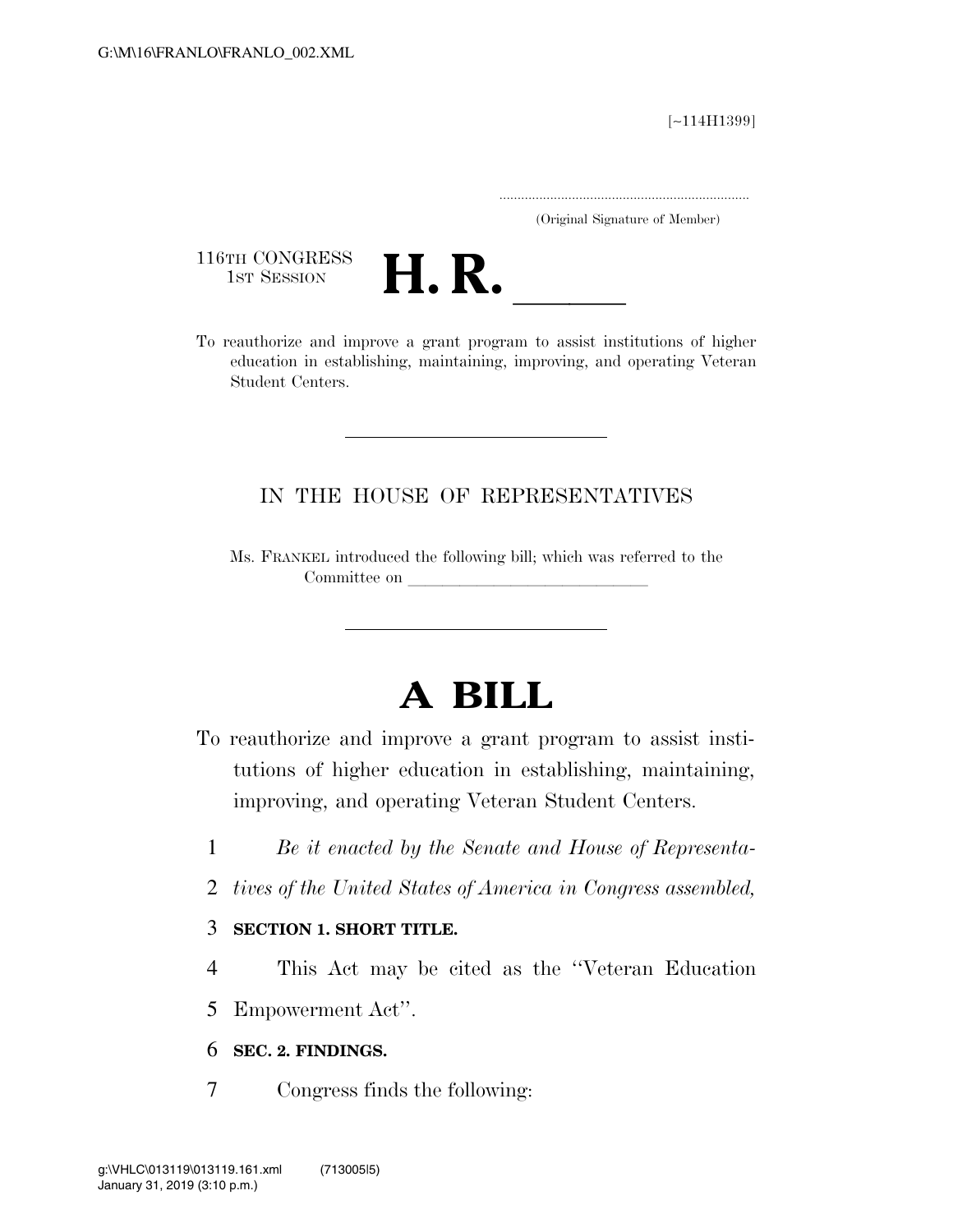$\mathfrak{D}$ 

 (1) Over 1,000,000 veterans attend institutions of higher education each year.

 (2) Veterans face unique challenges in transitioning from the battlefield to the classroom and eventually to the workforce, including: age dif- ferences, family obligations, significant time away from academic life, and service-related disabilities.

 (3) The National Education Association found that veteran students can feel lonely and vulnerable on campus and that ''connecting student veterans can effectively ease this isolation'' by bringing to- gether new veteran students with those who have al- ready successfully navigated the first few semesters of college.

 (4) According to Mission United—a United Way program that helps veterans re-acclimate to ci- vilian life—it is often ''essential'' for veteran stu- dents to be mentored by ''another veteran who un-derstands their mindset and experience''.

 (5) Veteran Student Centers are recognized as an institutional best practice by Student Veterans of America.

 (6) The American Council on Education, which represents more than 1,700 institutions of higher education across the United States, has called hav-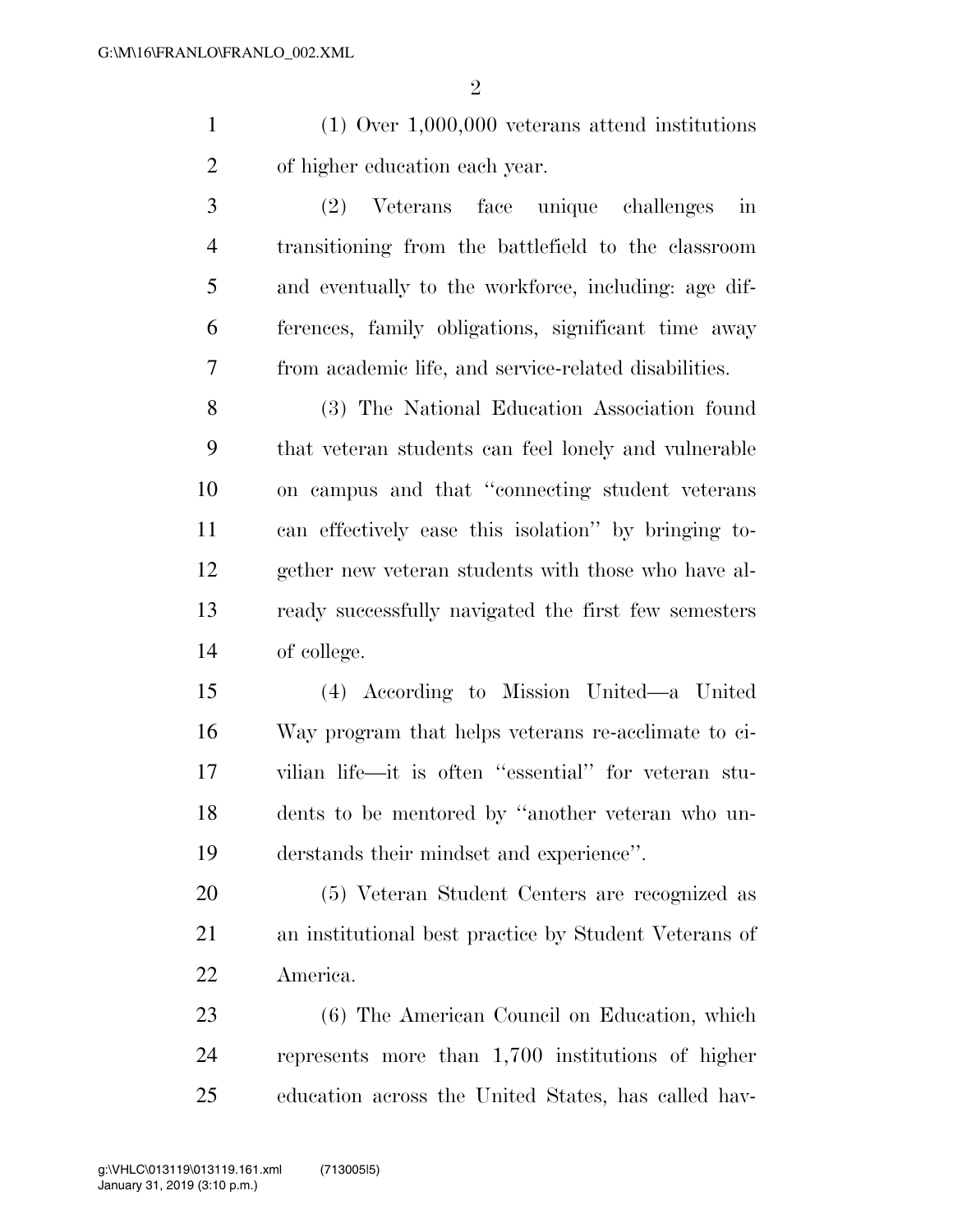ing a dedicated space for veterans on campus ''a promising way for colleges and universities to better serve veterans on campus'' and a ''critical'' compo- nent of many colleges' efforts to serve their veteran students.

 (7) The Department of Education included as one of its 8 Keys to Veterans' Success that colleges and universities should ''coordinate and centralize campus efforts for all veterans, together with the creation of a designated space for them''.

 (8) Budget constraints often make it difficult or impossible for institutions of higher education to dedicate space to veteran offices, lounges, or student centers.

 (9) The 110th Congress authorized the funding of Veteran Student Centers through the Centers of Excellence for Veteran Student Success under part T of title VIII of the Higher Education Act of 1965 (20 U.S.C. 1161t). Congress also chose to appro-20 priate funding for this program for fiscal year 2015 under the Consolidated and Further Continuing Ap-propriations Act, 2015 (Public Law 113–235).

 (10) According to the Department of Edu- cation, federally funded Veteran Student Centers and staff have generated improved recruitment, re-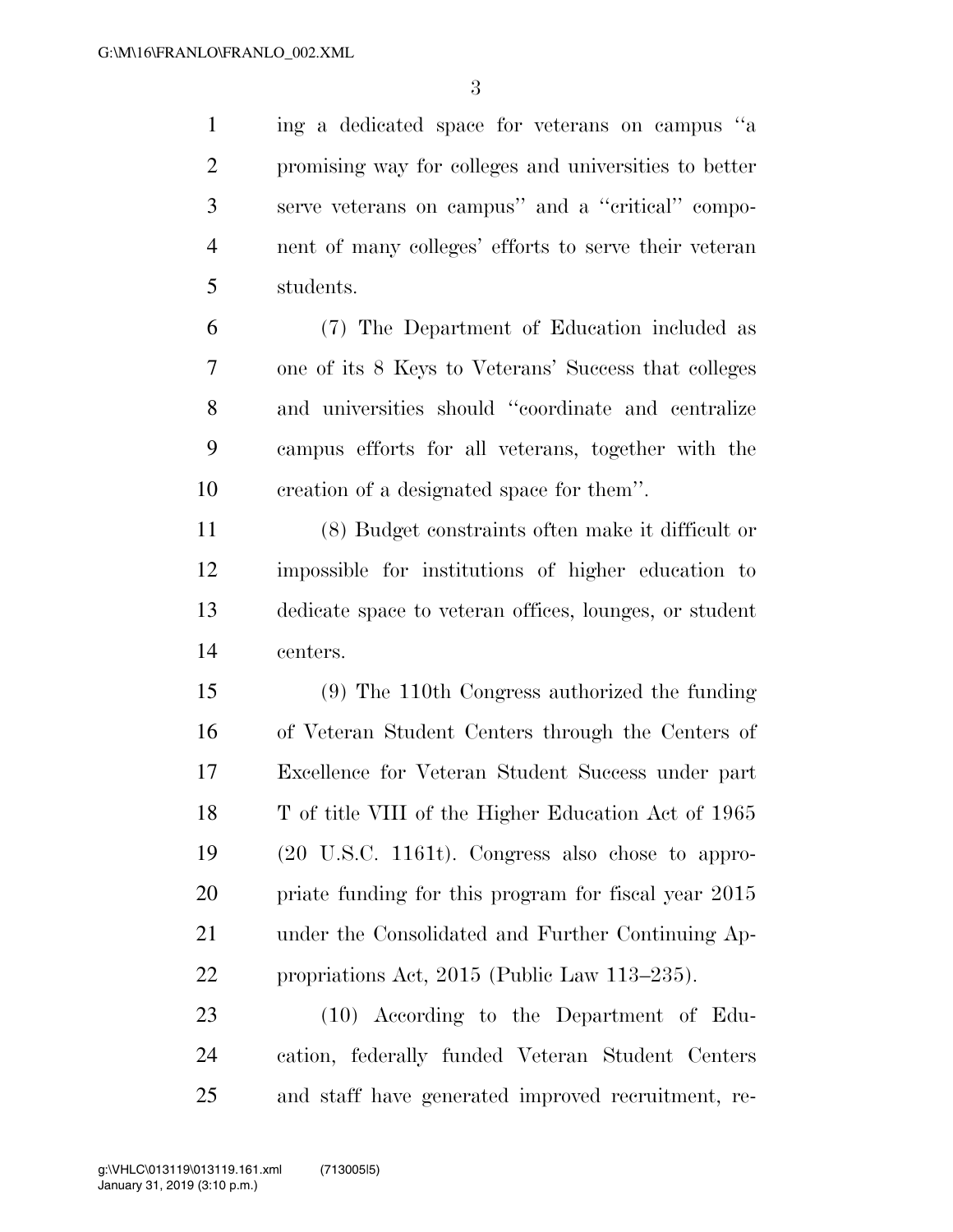tention, and graduation rates, have helped veteran students feel better connected across campus, and have directly contributed to veteran students' suc-cessful academic outcomes.

# **SEC. 3. GRANT PROGRAM TO ESTABLISH, MAINTAIN, AND IMPROVE VETERAN STUDENT CENTERS.**

 Part T of title VIII of the Higher Education Act of 1965 (20 U.S.C. 1161t) is amended to read as follows:

### **''PART T—GRANTS FOR VETERAN STUDENT**

### **CENTERS**

### **''SEC. 873. GRANTS FOR VETERAN STUDENT CENTERS.**

 ''(a) GRANTS AUTHORIZED.—Subject to the avail- ability of appropriations under subsection (h), the Sec- retary shall award grants to institutions of higher edu- cation or consortia of institutions of higher education to assist in the establishment, maintenance, improvement, and operation of Veteran Student Centers.

18 "(b) ELIGIBILITY.—

 $\frac{1}{2}$  (1) APPLICATION.—An institution or consor- tium seeking a grant under subsection (a) shall sub- mit to the Secretary an application at such time, in such manner, and containing such information as the Secretary may require.

24 "(2) CRITERIA.—The Secretary may award a grant under subsection (a) to an institution or a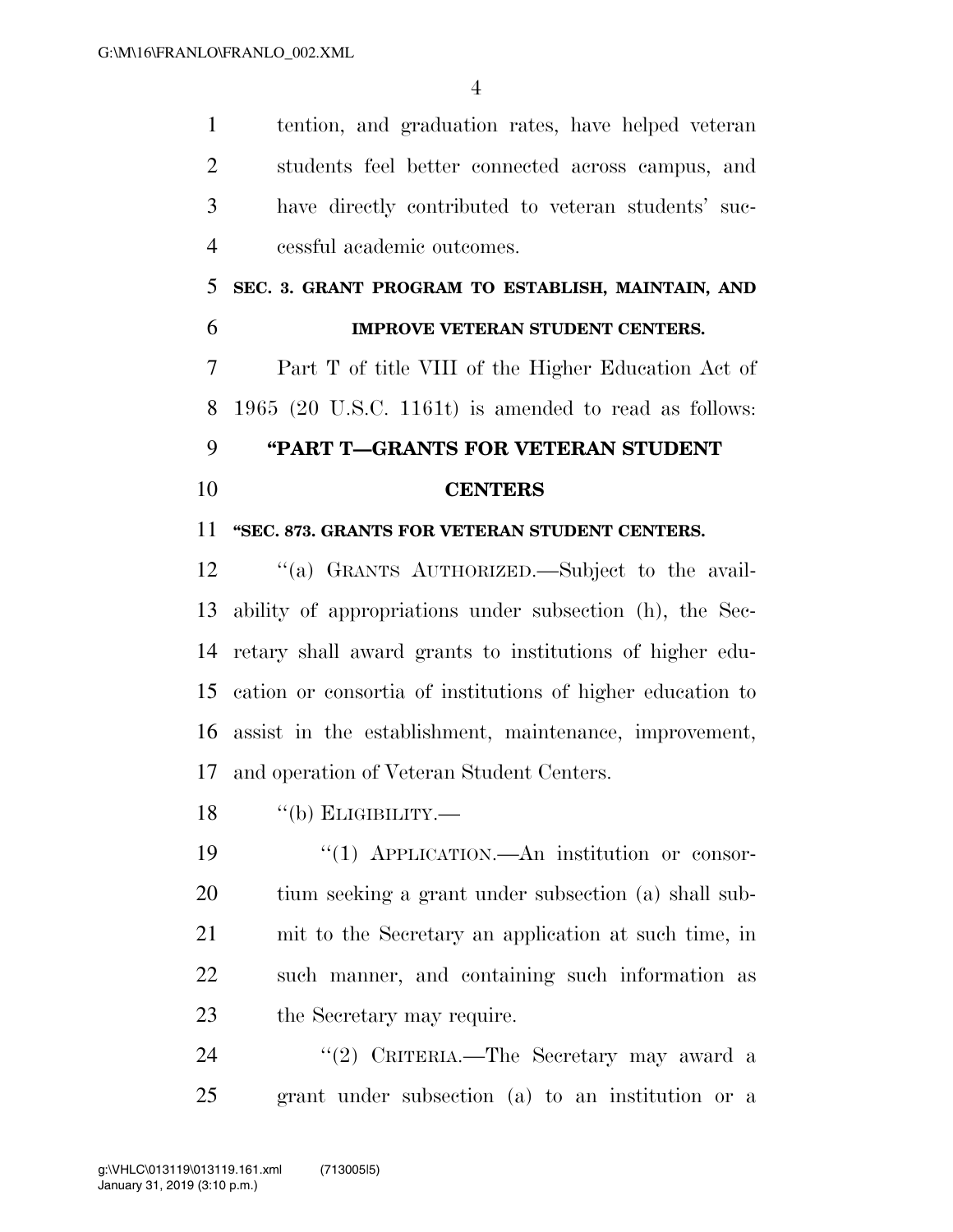| $\mathbf{1}$   | consortium if the institution or consortium meets    |
|----------------|------------------------------------------------------|
| $\overline{2}$ | each of the following criteria:                      |
| 3              | $\lq\lq$ . The institution or consortium enrolls     |
| $\overline{4}$ | in undergraduate or graduate courses—                |
| 5              | "(i) a significant number of veteran                 |
| 6              | students, members of the Armed Forces                |
| 7              | serving on active duty, or members of a re-          |
| 8              | serve component of the Armed Forces; or              |
| 9              | "(ii) a significant percentage of vet-               |
| 10             | students, members of the Armed<br>eran               |
| 11             | Forces serving on active duty, or members            |
| 12             | of a reserve component of the Armed                  |
| 13             | Forces,                                              |
| 14             | as measured by comparing, for the most recent aca-   |
| 15             | demic year for which data are available, the number  |
| 16             | or percentage of veteran students, members of the    |
| 17             | Armed Forces serving on active duty, and members     |
| 18             | of a reserve component of the Armed Forces who are   |
| 19             | enrolled in undergraduate or graduate courses at the |
| 20             | institution or consortium, with the average number   |
| 21             | or percentage of veteran students, members of the    |
| 22             | Armed Forces serving on active duty, and members     |
| 23             | of a reserve component of the Armed Forces who       |
| 24             | were enrolled in undergraduate or graduate courses   |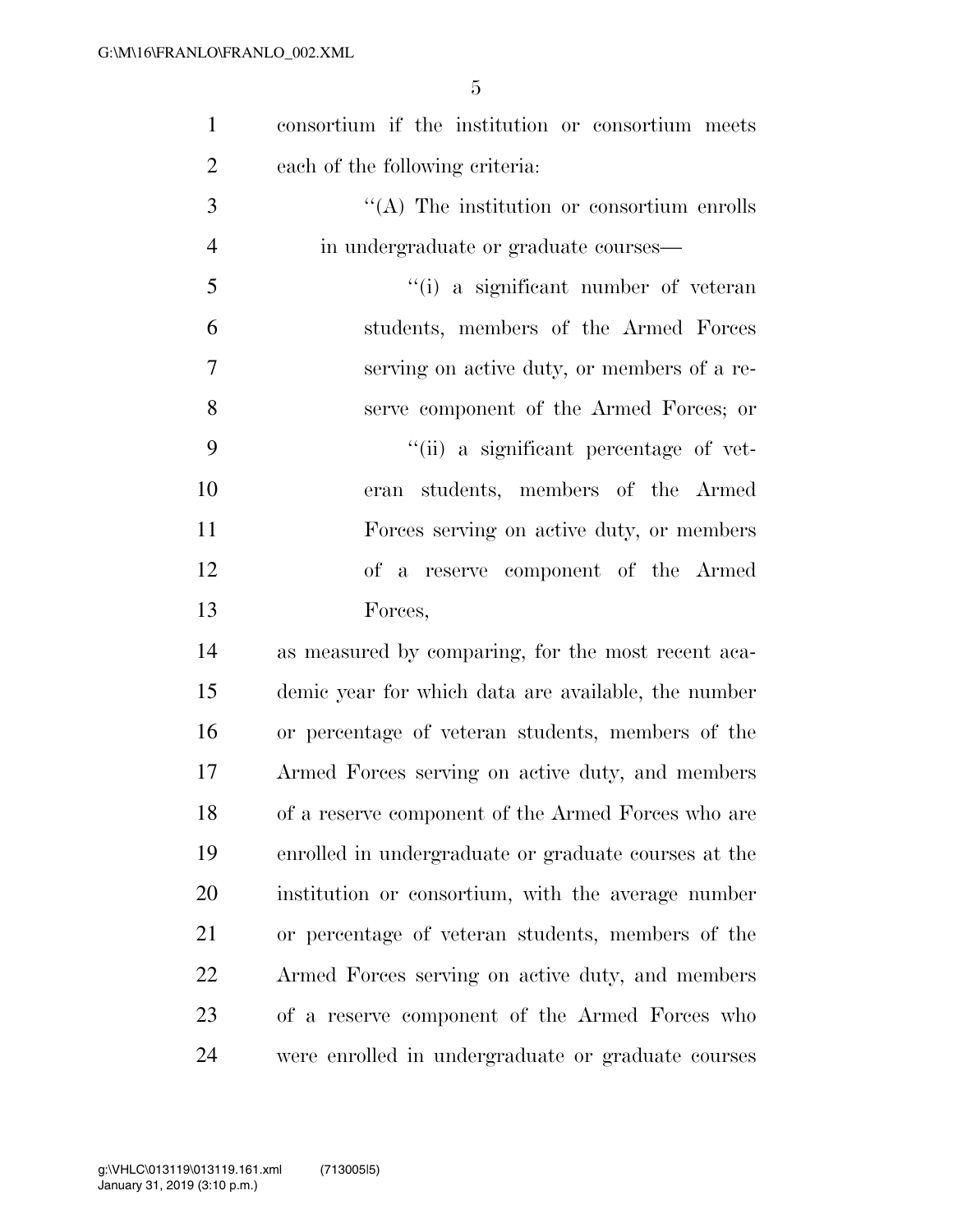at comparable institutions or consortia of institu-tions.

 $\cdot$  (B) The institution or consortium pre- sents a sustainability plan to demonstrate that the Veteran Student Center will be maintained and will continue to operate after the grant pe-riod has ended.

 ''(3) SELECTION CRITERIA.—In awarding grants under subsection (a), the Secretary shall pro- vide priority consideration to institutions or con- sortia that meet one or more of the following cri-teria:—

13 ''(A) The institution or consortium is lo- cated in a region or community that has a sig-nificant population of veterans.

 ''(B) The institution or consortium carries out programs or activities that assist veterans in the local community, and the spouses or partners and children of veteran students.

 $\cdot$  (C) The institution or consortium part- ners in its veteran-specific programming with nonprofit veteran service organizations, local workforce development organizations, or other institutions of higher education.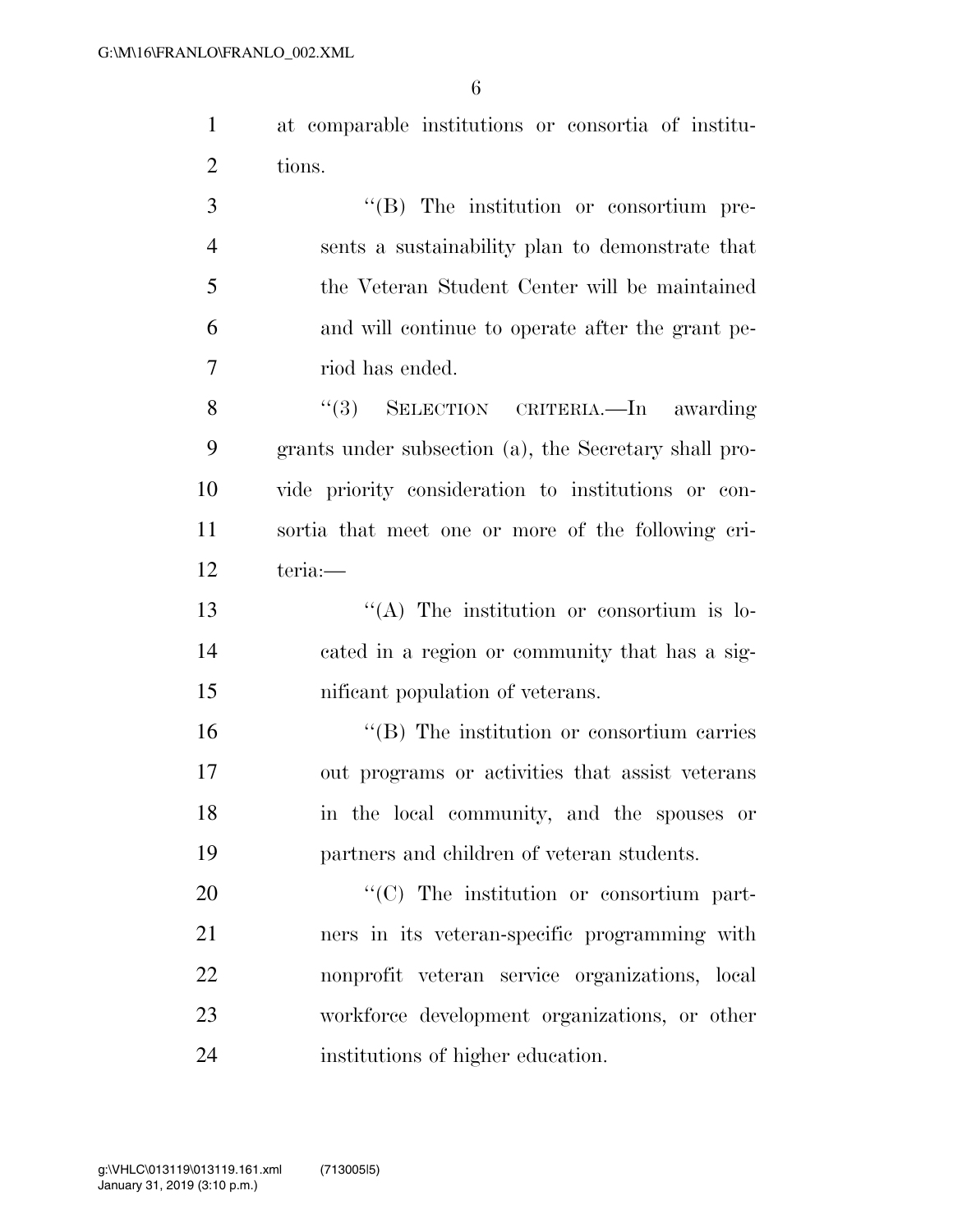| $\mathbf{1}$   | $\lq\lq$ (D) The institution or consortium com-       |
|----------------|-------------------------------------------------------|
| $\overline{2}$ | mits to hiring a staff at the Veteran Student         |
| 3              | Center that includes veterans (including veteran)     |
| $\overline{4}$ | student volunteers and veteran students partici-      |
| 5              | pating in a Federal work-study program under          |
| 6              | part C of title IV, a work-study program ad-          |
| 7              | ministered by the Secretary of Veteran Affairs,       |
| 8              | or a State work-study program).                       |
| 9              | "(E) The institution or consortium com-               |
| 10             | mits to using a portion of the grant received         |
| 11             | under this section to develop or maintain a vet-      |
| 12             | eran student retention program carried out by         |
| 13             | the Veteran Student Center.                           |
| 14             | $\lq\lq(F)$ The institution or consortium com-        |
| 15             | mits to providing mental health counseling to         |
| 16             | its veteran students (and the spouses or part-        |
| 17             | ners and children of such students).                  |
| 18             | $``$ (c) USE OF FUNDS.—                               |
| 19             | "(1) IN GENERAL.—An institution or consor-            |
| 20             | tium that is awarded a grant under subsection (a)     |
| 21             | shall use such grant to establish, maintain, improve, |
| 22             | or operate a Veteran Student Center.                  |
| 23             | $\cdot\cdot$ (2) OTHER ALLOWABLE USES.—An institution |
| 24             | or consortium receiving a grant under subsection (a)  |
| 25             | may use a portion of such grant to carry out sup-     |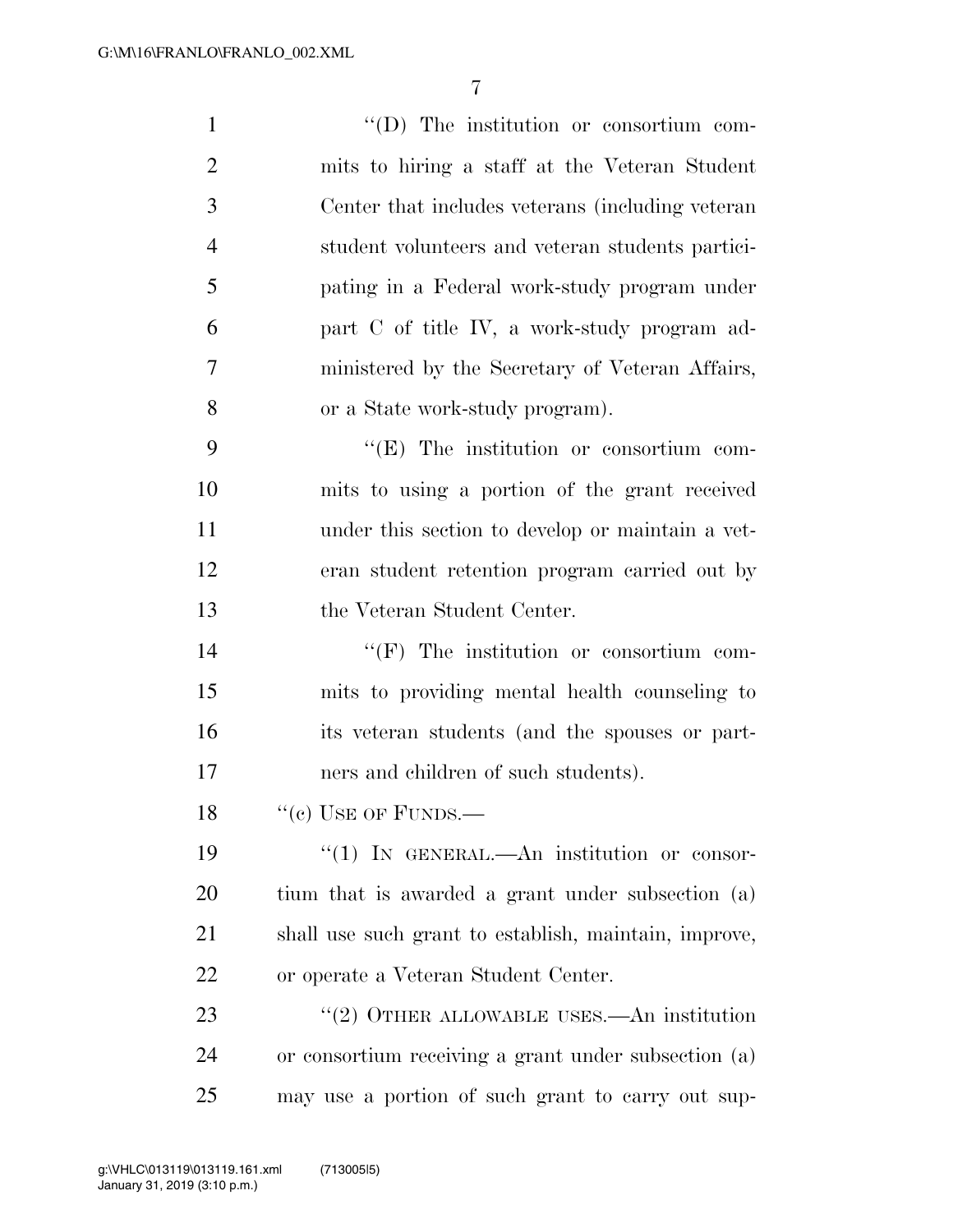portive instruction services for veteran students, in-cluding—

- 3  $\cdot$  (A) assistance with special admissions and transfer of credit from previous postsec- ondary education or experience; and ''(B) any other support services the insti- tution or consortium determines to be necessary to ensure the success of veteran students in
- achieving education and career goals.
- 10 "(d) AMOUNTS AWARDED.—

11 "(1) DURATION.—Each grant awarded under subsection (a) shall be for a 4-year period.

13 "(2) TOTAL AMOUNT OF GRANT AND SCHED- ULE.—Each grant awarded under subsection (a) may not exceed a total of \$500,000. The Secretary shall disburse to an institution or consortium the amount awarded under the grant in such amounts and at such times during the grant period as the Secretary determines appropriate.

20 "(e) REPORT.—From the amounts appropriated to carry out this section, and not later than 3 years after the date on which the first grant is awarded under sub- section (a), the Secretary shall submit to Congress a re- port on the grant program established under subsection (a), including—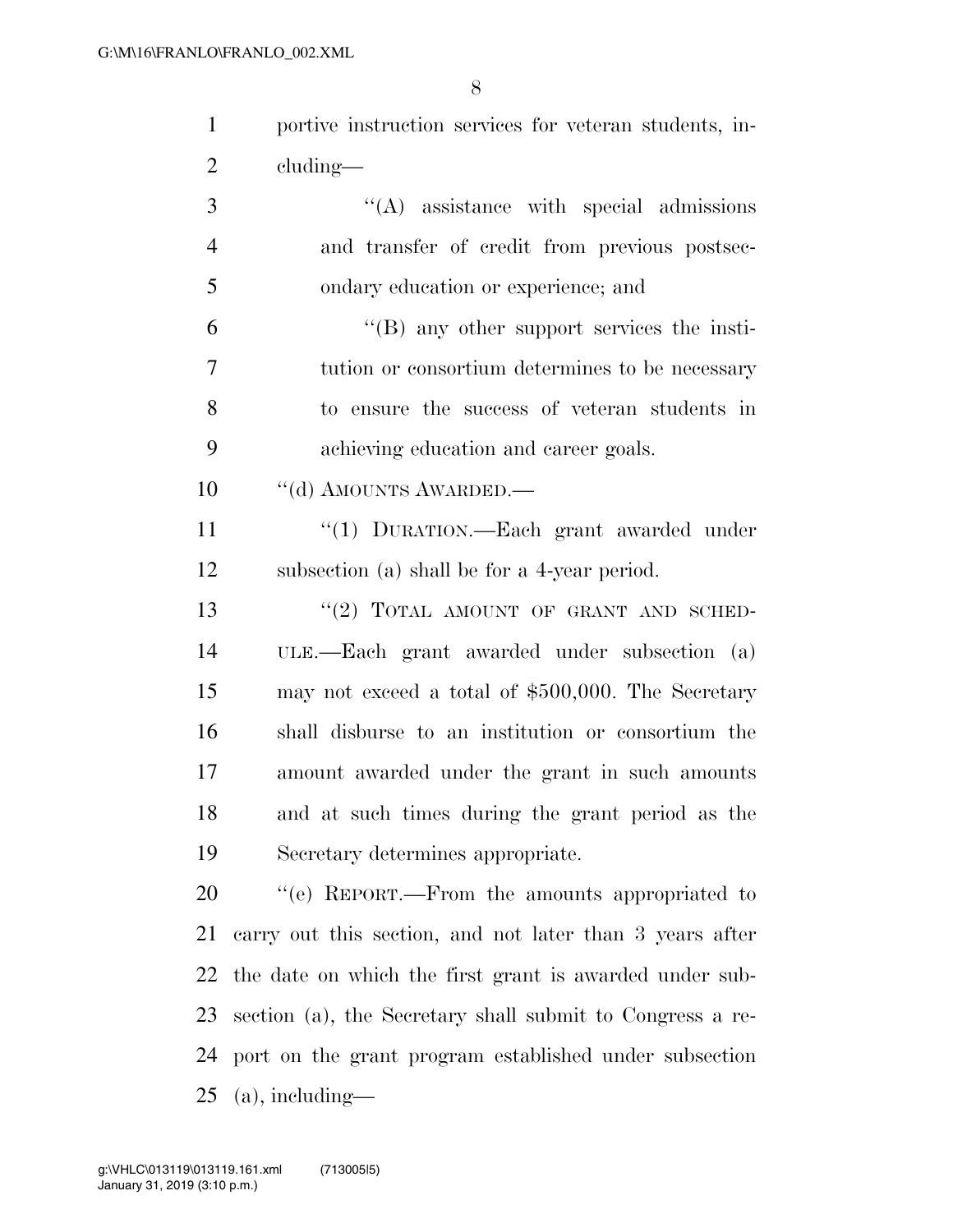| $\mathbf{1}$   | $\lq(1)$ the number of grants awarded;                  |
|----------------|---------------------------------------------------------|
| $\overline{2}$ | $(2)$ the institutions of higher education and          |
| 3              | consortia that have received grants;                    |
| $\overline{4}$ | $(3)$ with respect to each such institution of          |
| 5              | higher education and consortium—                        |
| 6              | $\lq\lq$ the amounts awarded;                           |
| $\tau$         | $\lq\lq (B)$ how such institution or consortium         |
| 8              | used such amounts;                                      |
| 9              | "(C) a description of the demographics of               |
| 10             | veteran students (and spouses or partners and           |
| 11             | children of such students) to whom services             |
| 12             | were offered as a result of the award;                  |
| 13             | $\lq\lq$ the number of veteran students (and            |
| 14             | spouses or partners and children of such stu-           |
| 15             | dents) to whom services were offered as a result        |
| 16             | of the award, and a description of the services         |
| 17             | that were offered and provided; and                     |
| 18             | $\lq\lq$ (E) data enumerating whether the use of        |
| 19             | the amounts awarded helped veteran students             |
| 20             | at the institution or consortium toward comple-         |
| 21             | tion of a degree, certificate, or credential;           |
| 22             | $\cdot$ (4) best practices for veteran student success, |
| 23             | identified by reviewing data provided by institutions   |
| 24             | and consortia that received a grant under this sec-     |
| 25             | tion; and                                               |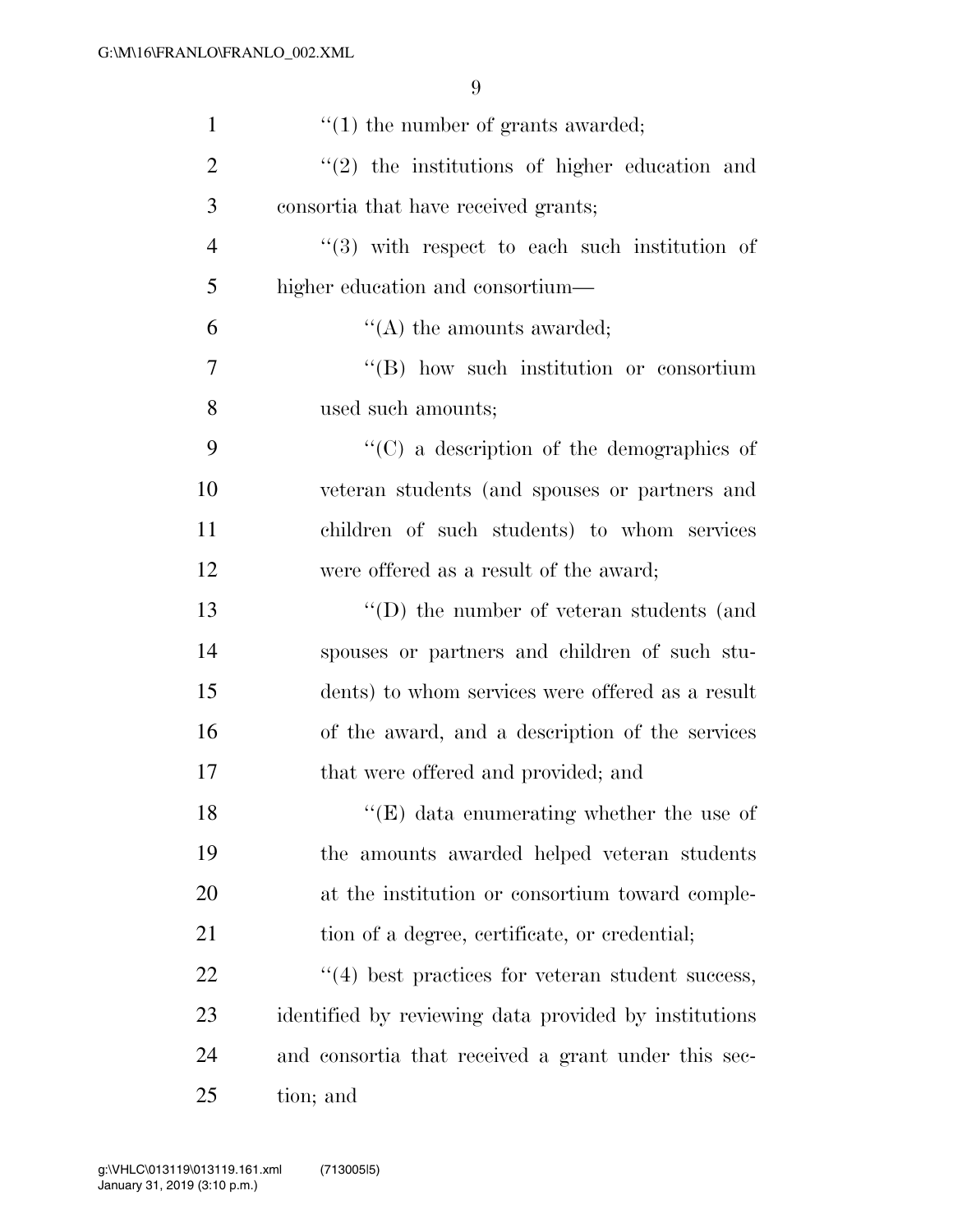1 ''(5) a determination by the Secretary with re- spect to whether the grant program under this sec-tion should be extended or expanded.

4 "(f) DEPARTMENT OF EDUCATION BEST PRACTICES WEBSITE.—Subject to the availability of appropriations under subsection (h) and not later than 3 years after the date on which the first grant is awarded under subsection (a), the Secretary shall develop and implement a website for Veteran Student Centers at institutions of higher edu- cation, which details best practices for serving veteran stu-dents at institutions of higher education.

12 "(g) DEFINITIONS.—In this section:

13 "(1) INSTITUTION OF HIGHER EDUCATION.— The term 'institution of higher education' has the meaning given the term in section 101.

16 "(2) VETERAN STUDENT CENTER.—The term 'Veteran Student Center' means a dedicated space on a campus of an institution of higher education that provides students who are veterans, members of the Armed Forces serving on active duty, or mem- bers of a reserve component of the Armed Forces with the following:

23 "(A) A lounge or meeting space for such veteran students (and the spouses or partners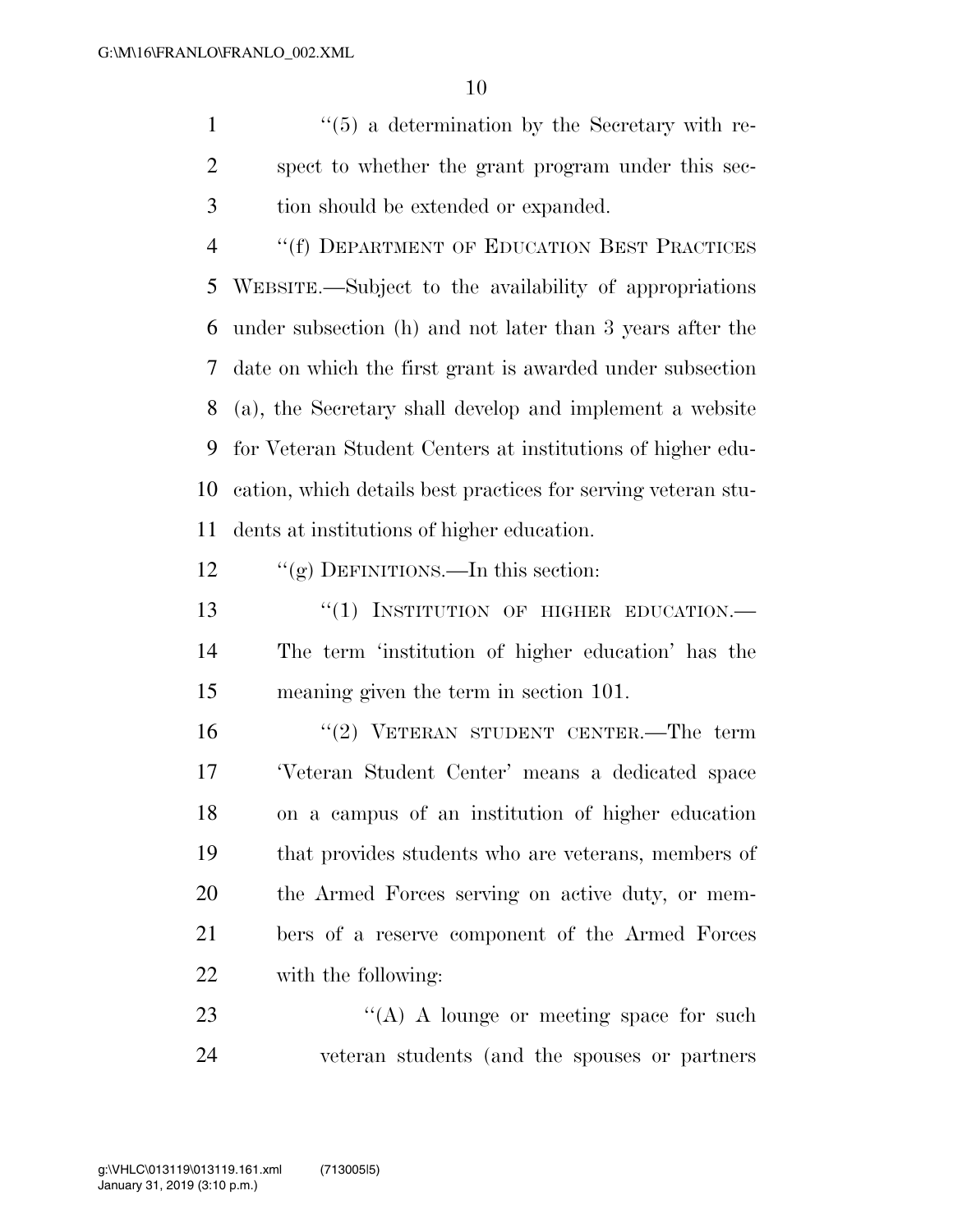| $\mathbf{1}$   | and children of such students), and veterans in    |
|----------------|----------------------------------------------------|
| $\overline{2}$ | the community.                                     |
| 3              | $\lq\lq (B)$ A centralized office for veteran stu- |
| $\overline{4}$ | dent services that—                                |
| 5              | $``(i)$ is a single point of contact to co-        |
| 6              | ordinate comprehensive support services            |
| 7              | for veteran students;                              |
| 8              | "(ii) is staffed by trained employees              |
| 9              | and volunteers, which includes veterans            |
| 10             | and at least one full-time employee or vol-        |
| 11             | unteer who is trained as a veterans' bene-         |
| 12             | fits counselor;                                    |
| 13             | "(iii) provides veteran students with              |
| 14             | assistance relating to-                            |
| 15             | $\lq\lq$ transitioning from the mili-              |
| 16             | tary to student life;                              |
| 17             | $\lq\lq$ (II) transitioning from the mili-         |
| 18             | tary to the civilian workforce;                    |
| 19             | $\lq\lq$ (III) networking with other vet-          |
| 20             | students and veterans in the<br>eran               |
| 21             | community;                                         |
| 22             | $\lq\lq$ (IV) understanding and obtain-            |
| 23             | ing benefits provided by the institu-              |
| 24             | tion of higher education, Federal Gov-             |